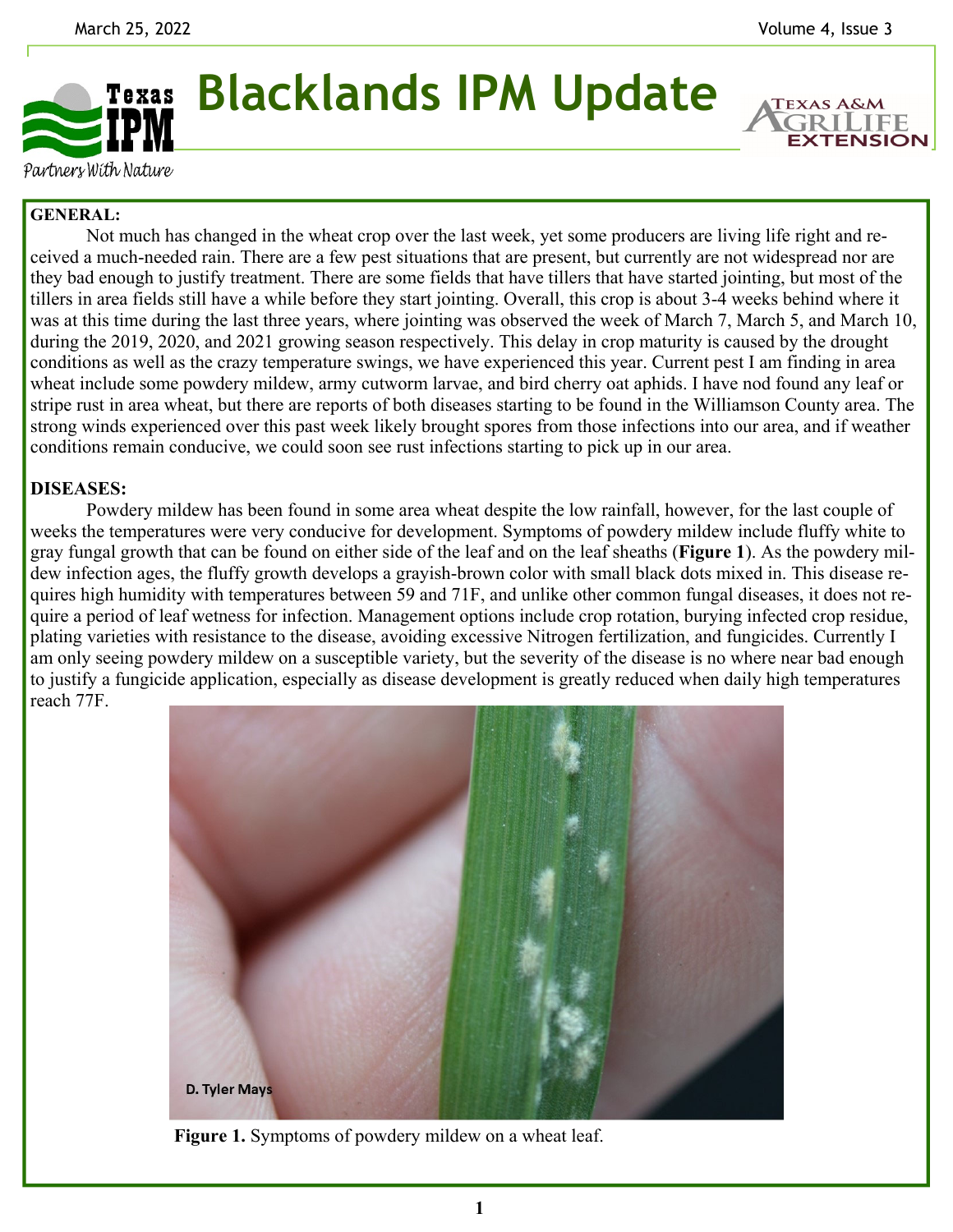I still have not found any active leaf rust (Figure 2) or stripe rust (Figure 3) in the area but have now heard of reports of both diseases starting to be found in wheat in Williamson County. With the strong winds over the last week, it is likely that spores of leaf rust and stripe rust have been brough into the area. Given the sporadic nature of the moisture received earlier this week, along with the chance for rain this coming week we could see some area wheat fields starting to show symptoms of leaf rust and stripe rust infections. Over the next few weeks, it will be important to check wheat for symptoms of rust and treat to protect the flag leaf from being infected as it accounts for roughly 80% of the energy produced to fill out the kernels.



**Figure 2**. Leaf rust on wheat leaf. Photo credit: Gerald Holmes, Strawberry Center, Cal Poly San Luis Obispo, Bugwood.org



**Figure 3.** Stripe rust on wheat leaf